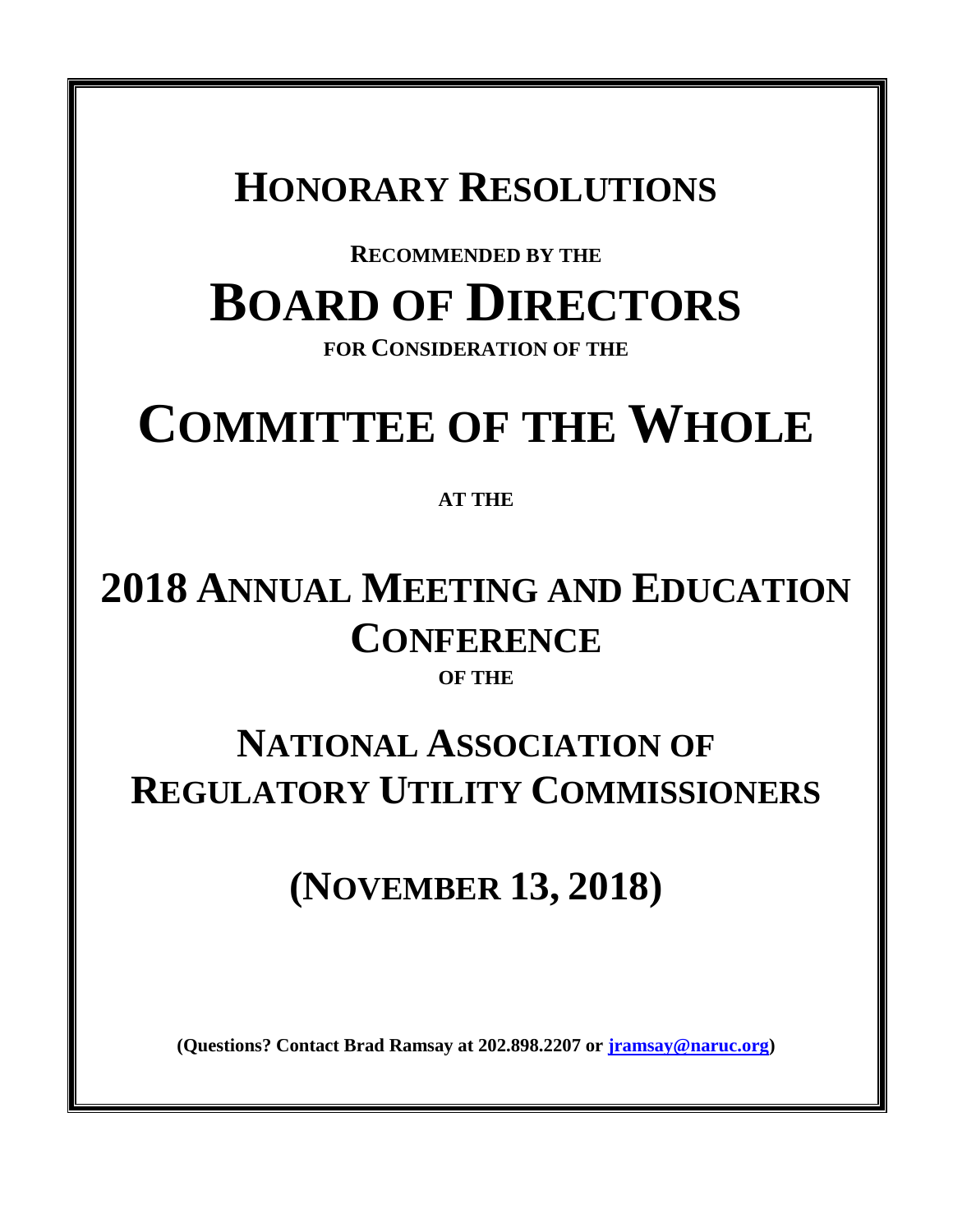### *TABLE OF CONTENTS*

| [1]               | <b>Resolution Honoring Virginia "Sue" Daly</b>                                         | Page 1 |
|-------------------|----------------------------------------------------------------------------------------|--------|
|                   | $10/29$ 1:06 pm version from Patricia Lucarelli Originating in Education and Research  |        |
| $\lceil 2 \rceil$ | <b>Resolution Honoring James Spearman</b>                                              | Page 2 |
|                   | [10/29 12:51 pm version from Amanda Best] Originating in Nuclear Issues-Waste Disposal |        |
| $\overline{3}$    | <b>Resolution Honoring Thomas Wilson</b>                                               | Page 3 |
|                   | $11/6$ 1:06 pm version from Lynn Notarianni] Originating in Telecommunications         |        |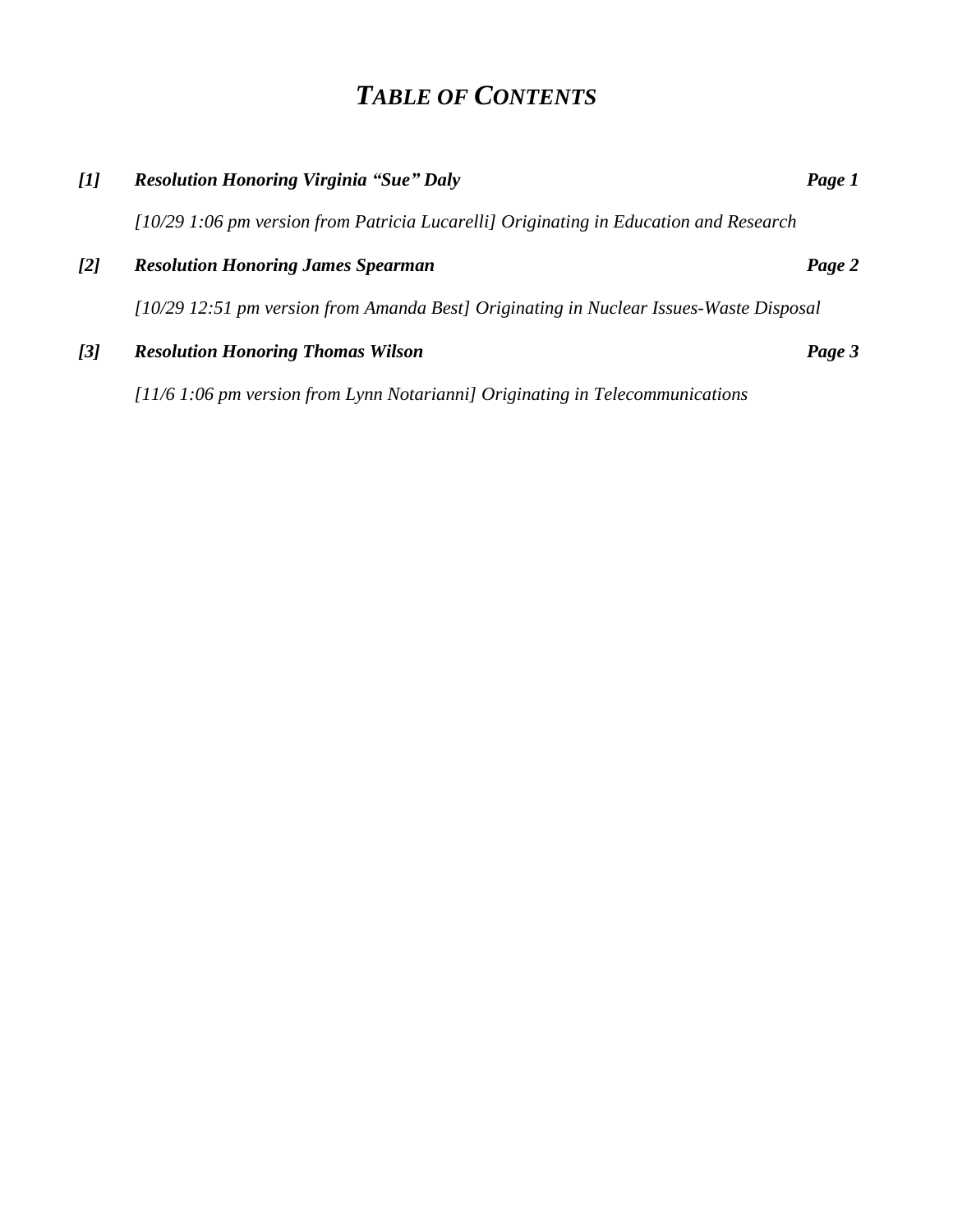#### *Resolution Honoring Virginia "Sue" Daly*

*Whereas* Sue Daly recently completed her service with the Public Utilities Commission of Ohio and as Chair of the National Association of Utility Regulatory Commissioners' ("NARUC's") Staff Subcommittee on Education and Research;

*Whereas* Sue Daly has been an active member and former Chair of NARUC's Staff Subcommittee on Water;

*Whereas* Sue Daly began her service with the Public Utilities Commission of Ohio in 1979 and has served with distinction for nearly 40 years;

*Whereas* Sue Daly has made significant and lasting contributions in the area of water regulation and helped to ensure accessible, affordable, and clean water through her tireless efforts as a Senior Utility Specialist with the Public Utilities Commission of Ohio;

*Whereas* Sue Daly has served as a faculty member of NARUC's Water Utility Rate School;

*Whereas* Sue Daly has made significant contributions to the education of numerous regulators through her work as chair of the NARUC Staff Subcommittee on Education and Research;

*Whereas* despite the demands of her many professional and civic responsibilities, Sue Daly has been an active and engaged member of the NARUC Subcommittee on Education and Research and the Staff Subcommittee on Water, ably organizing and coordinating the awarding of scholarships and assuming countless other responsibilities;

*Whereas* Sue Daly was an active member of the National Regulatory Research Institute Research Advisory Committee, generously allocating her time since 2012;

*Whereas* Sue Daly has served NARUC with distinction earning her the honor, trust, and respect of all who have worked with her;

*Whereas* Sue Daly has been a generous mentor to NARUC members always willing to provide guidance;

*Whereas* Sue Daly's civic involvement has included coaching young girls to further develop self-esteem in Girls on the Run, Girl Scouts of the USA, and hosting numerous foreign exchange students;

*Whereas* despite her professional obligations, Sue Daly has gone above and beyond to further the mission of the National Association of Regulatory Utility Commissioners; *now therefore be it*

*Resolved* that the National Association of Regulatory Utility Commissioners, convened at its 130<sup>th</sup> Annual Meeting and Education Conference in Orlando, Florida , extends gratitude to Virginia "Sue" Daly for her leading role on NARUC's Staff Subcommittee on Education and Research and for her efforts to further improve education and training opportunities, and expresses its best wishes for her future endeavors.

*Sponsored by the Subcommittee on Education and Research Recommended by the NARUC Board of Directors, November 13, 2018*

\_\_\_\_\_\_\_\_\_\_\_\_\_\_\_\_\_\_\_\_\_\_\_\_\_\_\_\_\_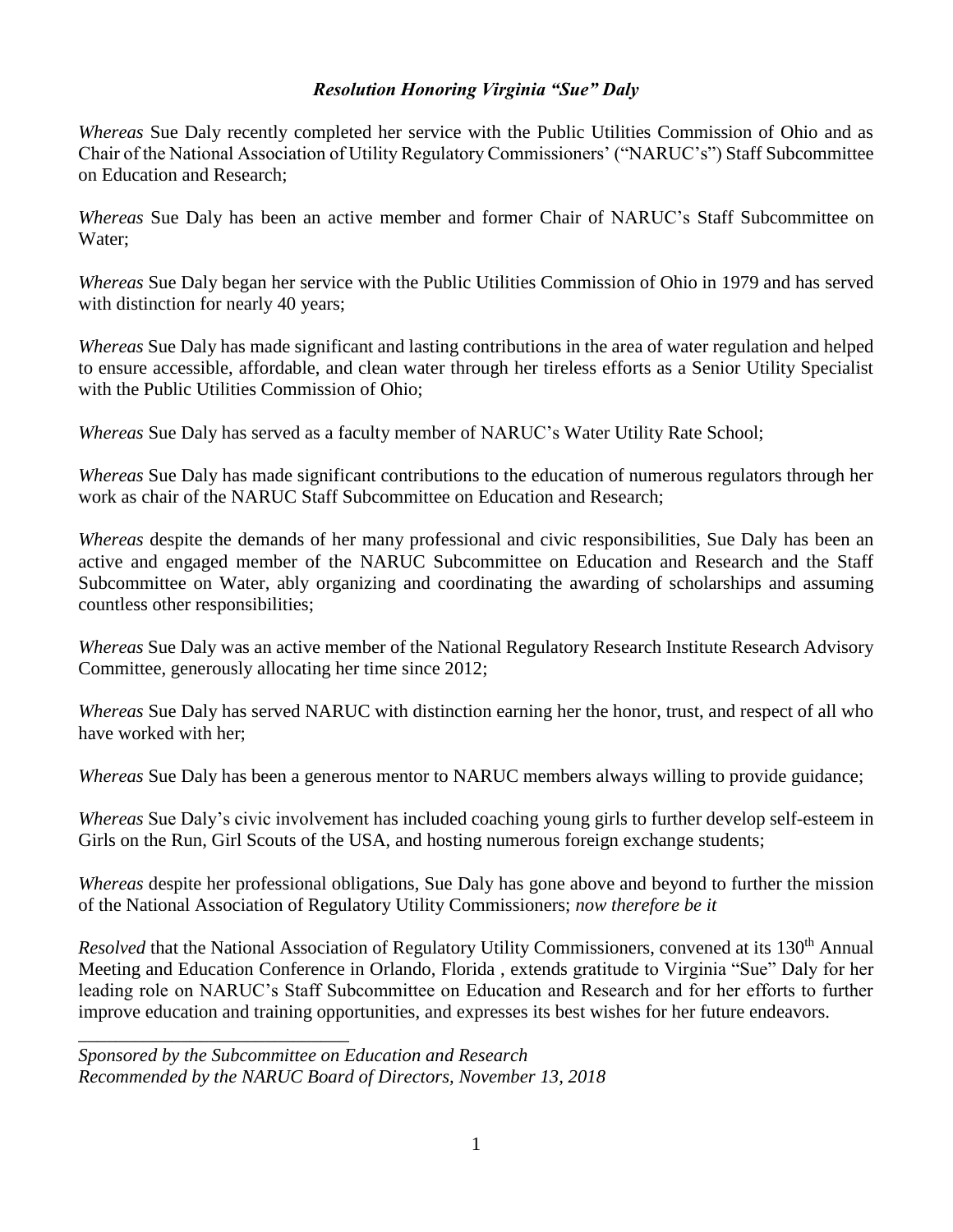#### *Resolution Honoring James Spearman*

*Whereas* Dr. Jim Spearman earned a Bachelor of Science degree in mineral economics from Pennsylvania State University, a Master of Arts degree in business administration from the Darden Business School at the University of Virginia, and a Doctor of Philosophy in mineral and energy resource economics from West Virginia University;

*Whereas* Jim has been a professor of economics, an industry economist, and a consultant;

*Whereas* Jim's career at the South Carolina Public Service Commission for over 28 years has provided invaluable expertise and judgment in numerous high-level cases;

*Whereas* Jim has served on national committees in service to South Carolina and the National Association of Regulatory Utility Commissioners ("NARUC");

*Whereas* Jim was appointed as Chair of the Staff Subcommittee on Nuclear Issues - Waste Disposal by NARUC President Phil Jones in 2012;

*Whereas* Jim's many successful efforts to promote and improve the Subcommittee on Nuclear Issues-Waste Disposal and Staff Subcommittee on Nuclear Issues-Waste Disposal is recognized throughout the membership of the nuclear committees and NARUC;

*Whereas* Jim provided valuable insight, education, and support to his fellow regulators to enrich their understanding of the issues surrounding nuclear energy, the nuclear industry, and nuclear waste disposal;

*Whereas* Jim has been a fixture at NARUC meetings over the decades and is well-known throughout the membership and prized for his knowledge and insights;

*Whereas* Jim is to retire from the South Carolina Public Service Commission in December;

*Whereas* Jim completes his distinguished tenure as Chairman of the Staff Subcommittee on Nuclear Issues-Waste Disposal at this Annual Meeting of NARUC;

*Whereas* Jim is the epitome of a dedicated public servant and is a beacon of professionalism; *now therefore be it*

*Resolved* that the National Association of Regulatory Utility Commissioners, convened at its 130<sup>th</sup> Annual Meeting and Education Conference in Orlando, Florida extends its retirement congratulations and heartfelt thanks to Dr. Jim Spearman for his dedicated service to the national regulatory community.

*Sponsored by the Subcommittee on Nuclear Issues-Waste Disposal Recommended by the NARUC Board of Directors, November 13, 2018*

\_\_\_\_\_\_\_\_\_\_\_\_\_\_\_\_\_\_\_\_\_\_\_\_\_\_\_\_\_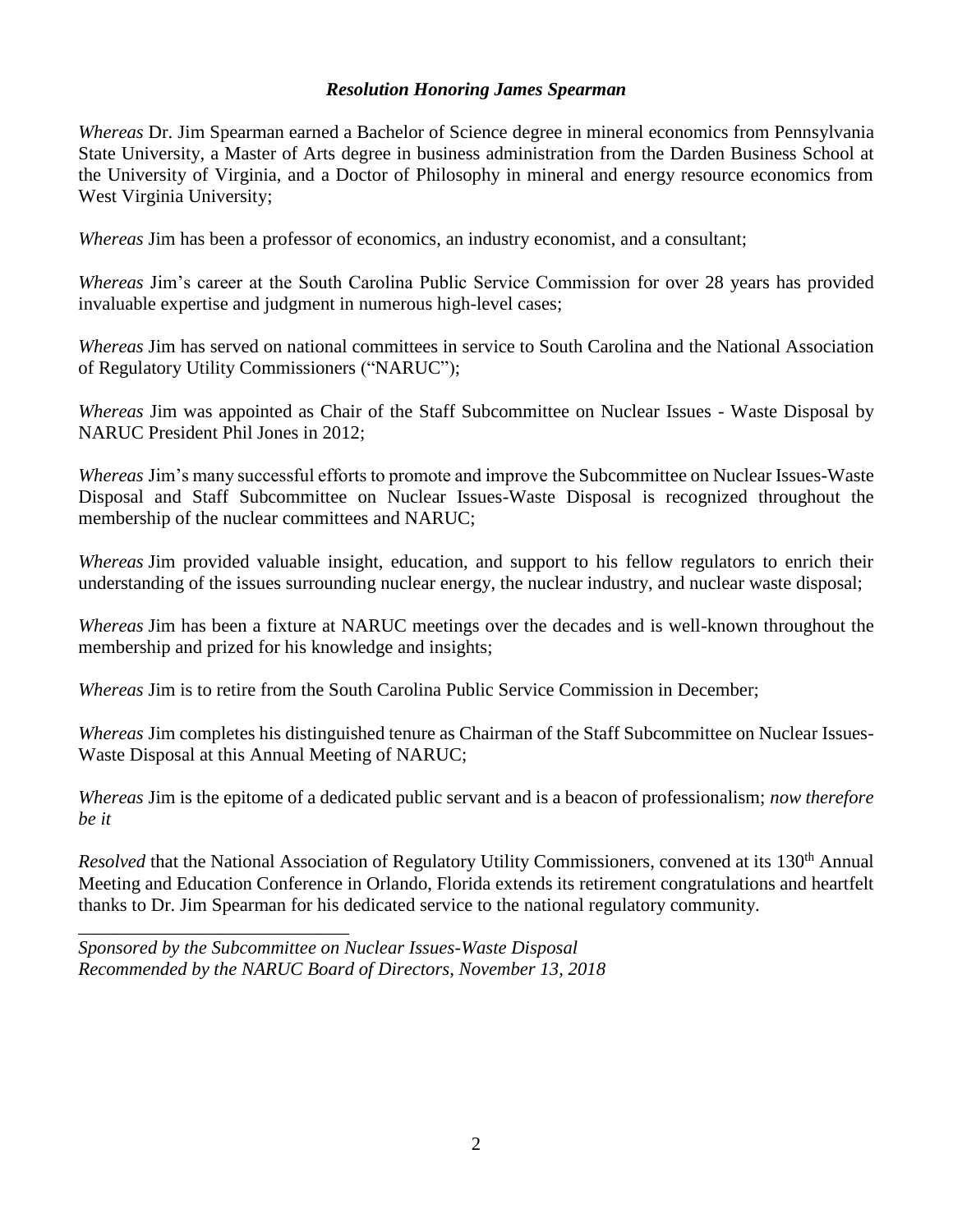#### *Resolution Honoring Thomas Wilson*

*Whereas* Thomas Wilson served for more than three decades in public service until his retirement in 2018;

*Whereas* Thomas Wilson served under an extensive array of State Commissioners in two states;

*Whereas* Thomas Wilson earned his master's degree in economics from the University of Wyoming;

*Whereas* Thomas Wilson served as a senior economic expert for the Washington State Utilities and Transportation Commission, the Digital Divide Office of Washington State University and for the Wyoming Public Utilities Commission during his long career;

*Whereas* Thomas Wilson has always shared his expertise and provided guidance to others, whether novice or a fellow expert;

*Whereas* Thomas Wilson has traveled nationally and internationally at the behest of numerous national and international organizations;

*Whereas* Thomas Wilson is a recognized leader on the national level and proactive in trying to assist other states, always insisting on a high level of customer service by electric, gas, water, and telecommunications utilities for all customers;

*Whereas* Thomas Wilson helped start SNAP, the federal-state consumer issues State National Action Plan, introducing the resolution by singing it to the tune of the Addams Family theme song;

*Whereas* Thomas Wilson did early work prior to the passage of the 1996 Telecommunications Act with many other states through the Subcommittee on Number Portability, OSS, Bill and Keep, and Interconnection;

*Whereas* Thomas Wilson was educated at the University of Wyoming; he and his beloved wife reside in Cheyenne; he is the proud father of two grown daughters, and three grandsons;

*Whereas* Thomas Wilson's devotion to a life of public service is admired;

*Whereas* Thomas Wilson's commitment to fact-based public policy and to doing the right thing made him an honorable public servant; he was never afraid to voice his opinion, even in the face of adversity;

*Whereas* Thomas Wilson through his career and research endeavors became one of the country's experts on regulatory policy and was called upon to participate in countless national conversations to provide the regulatory perspective;

*Whereas* Thomas Wilson participated in the landmark Federal-State Rural Task Force that probed broadband availability and use in rural America;

*Whereas* his contributions and insights were invaluable;

*Whereas* Thomas Wilson was appreciated for his passionate concerns for consumers and known for taking